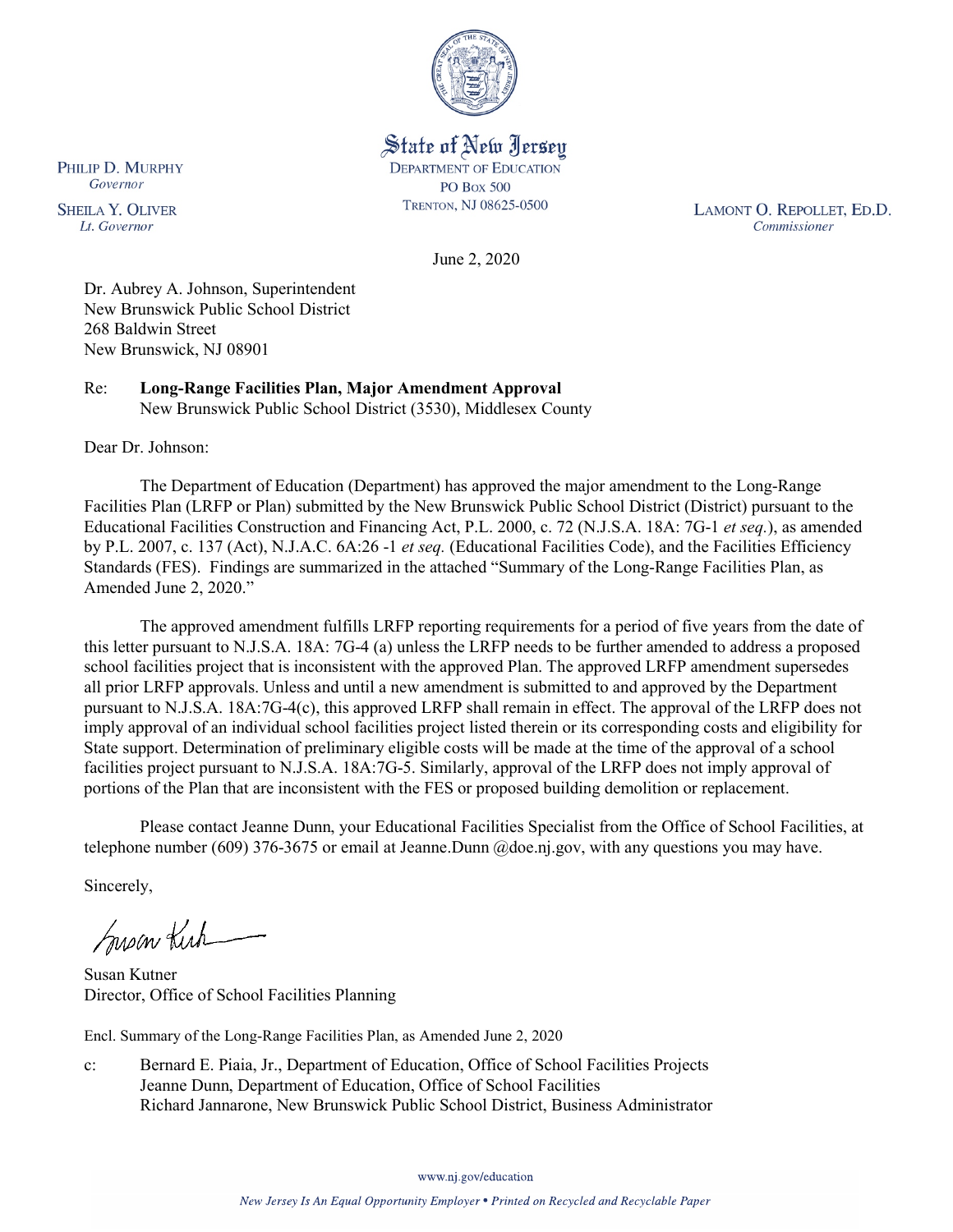# **New Brunswick Public School District (3530) Summary of the Long-Range Facilities Plan, as Amended June 2, 2020**

The Department of Education (Department) has completed its review of the major amendment to the Long-Range Facilities Plan (LRFP or Plan) submitted by the New Brunswick Public School District (District) pursuant to the Educational Facilities Construction and Financing Act, P.L. 2000, c. 72 (N.J.S.A. 18A: 7G-1 *et seq.*), as amended by P.L. 2007, c. 137 (Act), N.J.A.C. 6A:26-1 et seq. (Educational Facilities Code), and the Facilities Efficiency Standards (FES).

The following provides a summary of the District's approved amended LRFP. The summary is based on the standards set forth in the Act, the Educational Facilities Code, the FES, District-reported information in the Department's LRFP reporting system, and supporting documentation. The referenced reports in *italic* text are standard reports available on the Department's LRFP website.

### **1. Inventory Overview**

The District is classified as a SDA District for funding purposes. It provides services for students in grades PK-12.

The District identified existing and proposed schools, sites, buildings, rooms, and site amenities in its LRFP. Table 1 lists the number of existing and proposed district schools, sites, and buildings. Detailed information can be found in the *School Asset Inventory Report* and the *Site Asset Inventory Report.*

**As directed by the Department, school facilities projects that have received initial approval by the Department and have been approved by the voters, if applicable, are represented as "existing" in the LRFP.** Approved projects that include new construction and/or the reconfiguration/reassignment of existing program space are as follows: n/a.

|  | Table 1: Number of Schools, School Buildings, and Sites |
|--|---------------------------------------------------------|
|--|---------------------------------------------------------|

|                                             | Existing | <b>Proposed</b> |
|---------------------------------------------|----------|-----------------|
| Number of Schools (excl. Adult School)      |          |                 |
| Number of School Buildings <sup>1</sup>     | 14       | 13              |
| Number of Non-School Buildings <sup>2</sup> |          |                 |
| Number of Vacant Buildings                  |          |                 |
| Number of Sites                             |          | 14              |

*1 Includes district-owned buildings and long-term leases serving students in district-operated programs 2 Includes occupied district-owned buildings not associated with a school, such as administrative or utility buildings*

Based on the existing facilities inventory submitted by the District:

- Schools using leased buildings (short or long-term): Paul Robeson Community School Annex
- Schools using temporary classroom units (TCUs), excluding TCUs supporting construction: Lincoln Elementary, Livingston Elementary, Wilson Elementary, New Brunswick Middle
- Vacant/unassigned school buildings:  $n/a$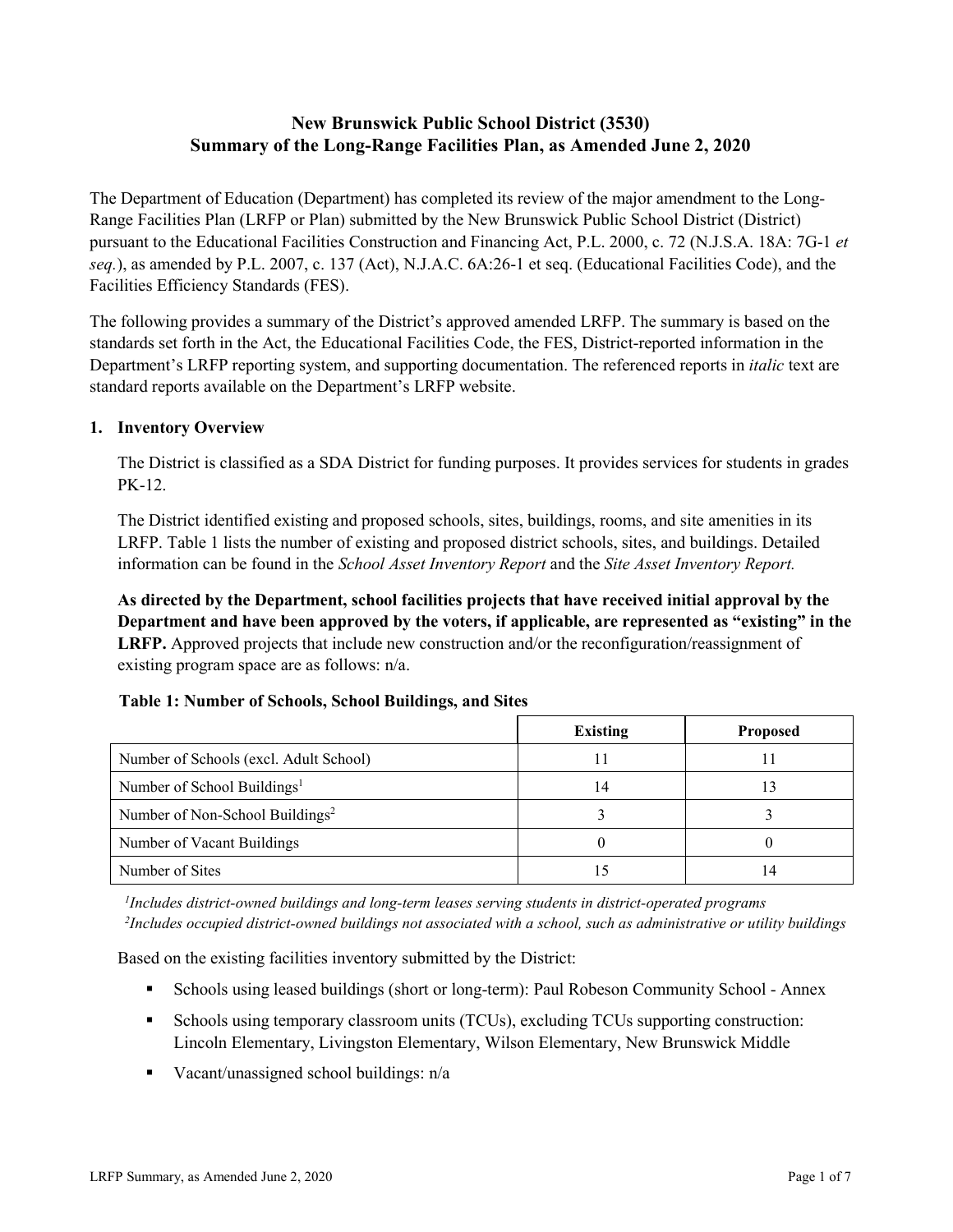**FINDINGS** The Department has determined that the proposed inventory is adequate for approval of the District's LRFP amendment. However, the LRFP determination does not imply approval of an individual school facilities project listed within the LRFP; the District must submit individual project applications for project approval.

# **2. District Enrollments**

The District determined the number of students, or "proposed enrollments," to be accommodated for LRFP planning purposes on a district-wide basis and in each school.

The Department minimally requires the submission of a standard cohort-survival projection using historic enrollment data from the Application for School State Aid (ASSA) or NJ Smart. The cohort-survival method projection method forecasts future students based upon the survival of the existing student population as it moves from grade to grade. A survival ratio of less than 1.00 indicates a loss of students, while a survival ratio of more than 1.00 indicates the class size is increasing. For example, if a survival ratio tracking first to second grade is computed to be 1.05, the grade size is increasing by 5% from one year to the next. The cohort-survival projection methodology works well for communities with stable demographic conditions. Atypical events impacting housing or enrollments, such as an economic downturn that halts new housing construction or the opening of a charter or private school, typically makes a cohort-survival projection less reliable.

#### **Proposed enrollments are based on a standard cohort-survival enrollment projection.**

Adequate supporting documentation was submitted to the Department to justify the proposed enrollments. Table 2 provides a comparison of existing and projected enrollments. All totals include special education students.

|                              | <b>Existing Enrollments</b> | <b>District Proposed Enrollments</b> |
|------------------------------|-----------------------------|--------------------------------------|
| <b>Grades</b>                | 2019-20 School Year         | 2022-23                              |
| PK (excl. private providers) | 295                         | 323                                  |
| Grades K-5                   | 4,661                       | 4,332                                |
| Grades 6-8                   | 2,039                       | 2,015                                |
| Grades 9-12                  | 2.243                       | 2,237                                |
| <b>Totals</b>                | 9,238                       | 8,907                                |

#### **Table 2: Enrollments**

**FINDINGS** The Department has determined the District's proposed enrollments to be acceptable for approval of the District's LRFP amendment. The Department will require a current enrollment projection at the time an application for a school facilities project is submitted incorporating the District's most recent enrollments in order to verify that the LRFP's planned capacity is appropriate for the updated enrollments.

# **3. District Practices Capacity**

Based on information provided in the room inventories, *District Practices Capacity* was calculated for each school building to determine whether adequate capacity is proposed for the projected enrollments based on district scheduling and class size practices. The capacity totals assume instructional buildings can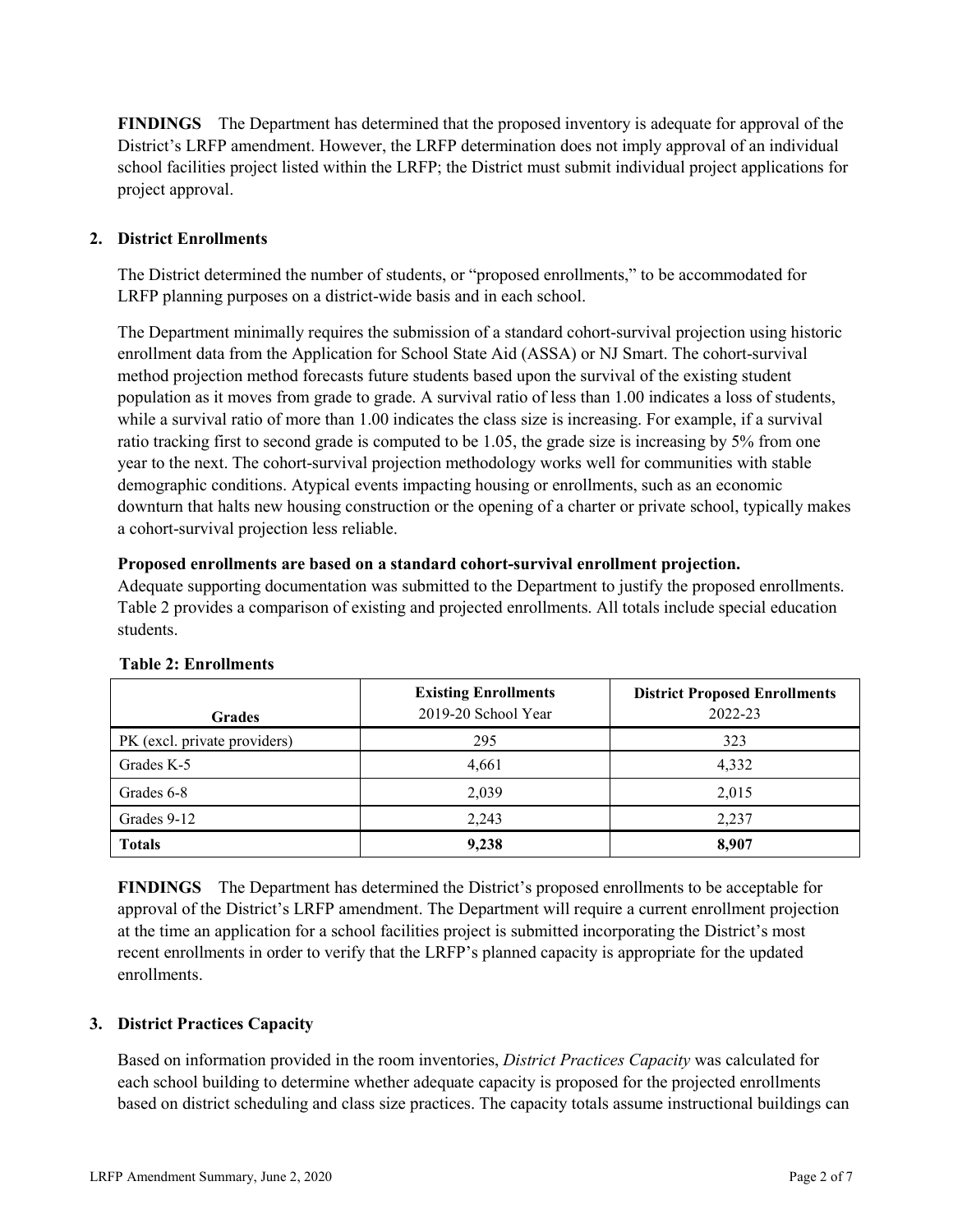be fully utilized regardless of school sending areas, transportation, and other operational issues. The calculations only consider district-owned buildings and long-term leases; short term leases and temporary buildings are excluded. A capacity utilization factor of 90% for classrooms serving grades K-8 and 85% for classrooms serving grades 9-12 is applied in accordance with the FES. No capacity utilization factor is applied to preschool classrooms.

In certain cases, districts may achieve adequate District Practices Capacity to accommodate enrollments but provide inadequate square feet per student in accordance with the FES, resulting in educational adequacy issues and "Unhoused Students." Unhoused students are considered in the "Functional Capacity" calculations used to determine potential State support for school facilities projects and are analyzed in Section 4.

Table 3 provides a summary of proposed enrollments and existing and proposed District-wide capacities. Detailed information can be found in the LRFP website reports titled *FES and District Practices Capacity Report, Existing Rooms Inventory Report, and Proposed Rooms Inventory Report.*

| <b>Grades</b>     | <b>Proposed</b><br><b>Enrollments</b> | <b>Existing</b><br><b>District</b><br><b>Practices</b><br>Capacity | <b>Existing</b><br>Deviation* | <b>Proposed</b><br><b>District</b><br><b>Practices</b><br>Capacity | <b>Proposed</b><br>Deviation* |
|-------------------|---------------------------------------|--------------------------------------------------------------------|-------------------------------|--------------------------------------------------------------------|-------------------------------|
| Elementary (PK-5) | 4,655                                 | 4,846.12                                                           | 191.12                        | 4,790.19                                                           | 135.19                        |
| Middle $(6-8)$    | 2,015                                 | 1,175.13                                                           | $-839.87$                     | 2,046.31                                                           | 31.31                         |
| High $(9-12)$     | 2,237                                 | 2,255.90                                                           | 18.90                         | 2,255.90                                                           | 18.90                         |
| <b>Totals</b>     | 8,907                                 | 8,277.15                                                           | $-629.85$                     | 9,092.40                                                           | 185.40                        |

**Table 3: District Practices Capacity Analysis**

*\* Positive numbers signify surplus capacity; negative numbers signify inadequate capacity. Negative values for District Practices capacity are acceptable for approval if proposed enrollments do not exceed 100% capacity utilization.*

Considerations:

- **Based on the proposed enrollments and existing room inventories, the District is projected to have** inadequate capacity for the following grade groups, assuming all school buildings can be fully utilized: 6-8
- Adequate justification has been provided by the District if the proposed capacity for a school significantly deviates from the proposed enrollments. Generally, surplus capacity is acceptable for LRFP approval if additional capacity is not proposed through new construction.

**FINDINGS**The Department has determined that proposed District capacity, in accordance with the proposed enrollments, is adequate for approval of the District's LRFP amendment. The Department will require a current enrollment projection at the time an application for a school facilities project is submitted, incorporating the District's most recent Fall Enrollment Report, in order to verify that the LRFP's planned capacity meets the District's updated enrollments.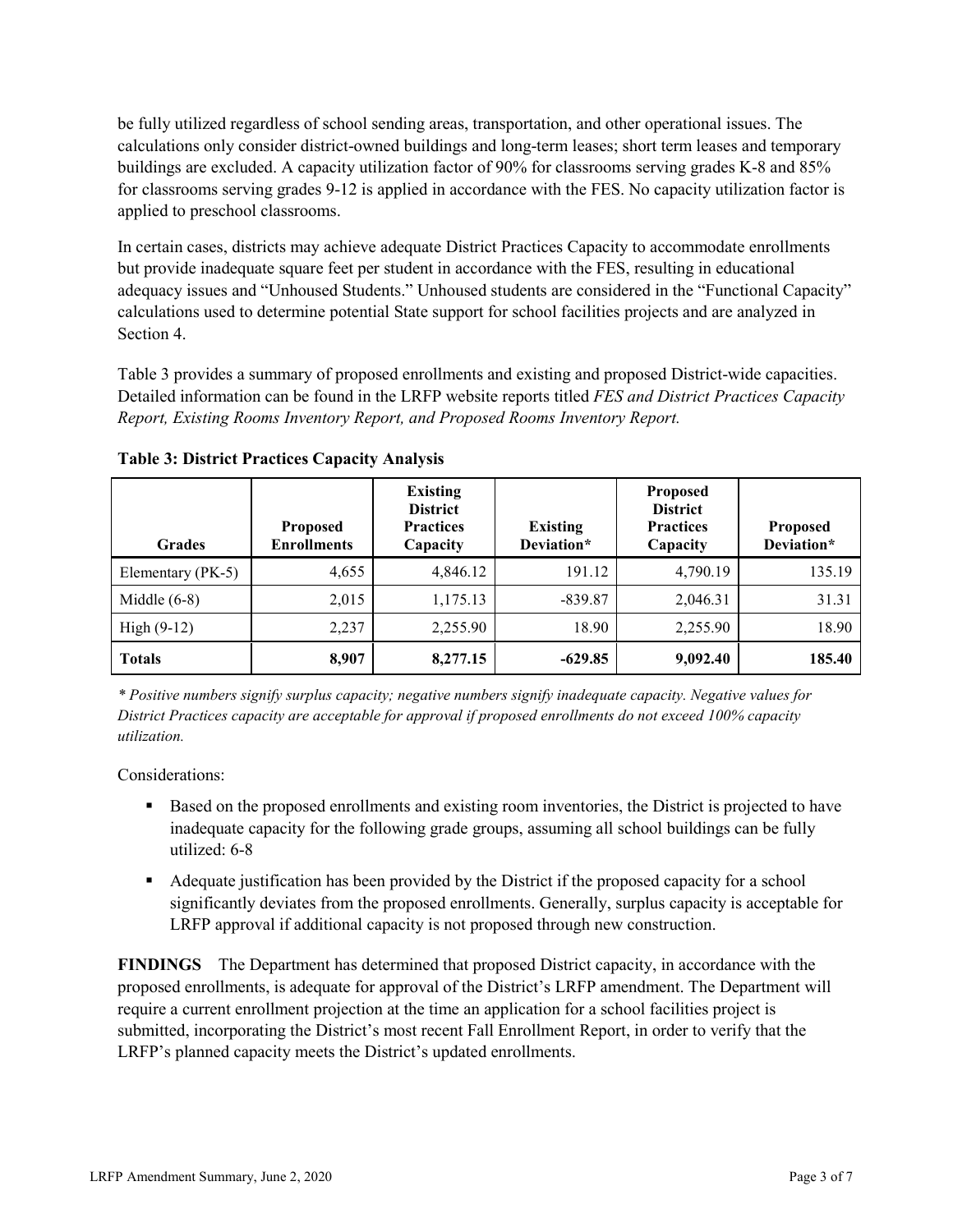### **4. New Construction Funding Eligibility**

*Functional Capacity* was calculated and compared to the proposed enrollments to provide a **preliminary estimate** of Unhoused Students and new construction funding eligibility. **Final determinations will be made at the time of project application approvals.**

*Functional Capacity* is the adjusted gross square footage of a school building *(total gross square feet minus excluded space)* divided by the minimum area allowance per full-time equivalent student for the grade level contained therein. *Unhoused Students* is the number of students projected to be enrolled in the District that exceeds the Functional Capacity of the District's schools pursuant to N.J.A.C. 6A:26-2.2(c). *Excluded Square Feet* includes (1) square footage exceeding the FES for any pre-kindergarten, kindergarten, general education, or self-contained special education classroom; (2) grossing factor square footage *(corridors, stairs, mechanical rooms, etc.)* that exceeds the FES allowance, and (3) square feet proposed to be demolished or discontinued from use. Excluded square feet may be revised during the review process for individual school facilities projects.

Table 4 provides a preliminary assessment of the Functional Capacity, Unhoused Students, and Estimated Maximum Approved Area for Unhoused Students for each FES grade group. The calculations exclude temporary facilities and short-term leased buildings. School buildings proposed for whole or partial demolition or reassignment to a non-school use are excluded from the calculations pending project application review. If a building is proposed to be reassigned to a different school, the square footage is applied to the proposed grades after reassignment. Buildings that are not assigned to a school are excluded from the calculations. In addition, only preschool students eligible for state funding (former ECPA students) are included. Detailed information concerning the calculations can be found in the *Functional Capacity and Unhoused Students Report* and the *Excluded Square Footage Report.*

|                                                | <b>PK/K-5</b> | $6 - 8$   | $9 - 12$ | <b>Total</b> |
|------------------------------------------------|---------------|-----------|----------|--------------|
| PK Eligible Students/K-12 Proposed Enrollments | 4,655         | 2,015     | 2,237    |              |
| FES Area Allowance (SF/student)                | 125.00        | 134.00    | 151.00   |              |
| <b>Prior to Completion of Proposed Work:</b>   |               |           |          |              |
| <b>Existing Gross Square Feet</b>              | 655,240       | 259,758   | 428,245  | 1,343,244    |
| Adjusted Gross Square Feet                     | 556,791       | 213,837   | 347,956  | 1,118,584    |
| <b>Adjusted Functional Capacity</b>            | 4,429.24      | 1,619.19  | 2,304.34 |              |
| Unhoused Students                              | 225.76        | 395.85    | 0.00     |              |
| Est. Max. Area for Unhoused Students           | 28,220.00     | 53,038.11 | 0.00     |              |
| <b>After Completion of Proposed Work:</b>      |               |           |          |              |
| Gross Square Feet                              | 769,066       | 345,714   | 428,245  | 1,543,025    |
| New Gross Square Feet                          | 121,525       | 93,578    | $\Omega$ | 215,103      |
| Adjusted Gross Square Feet                     | 678,316       | 307,415   | 347,956  | 1,333,687    |
| Functional Capacity                            | 53,759.00     | 2,341.37  | 2,304.34 |              |
| Unhoused Students after Construction           | 0.00          | 0.00      | 0.00     |              |
| Est. Max. Area Remaining                       | 0.00          | 0.00      | 0.00     |              |

| Table 4: Estimated Maximum Approved Area for Unhoused Students |  |  |
|----------------------------------------------------------------|--|--|
|----------------------------------------------------------------|--|--|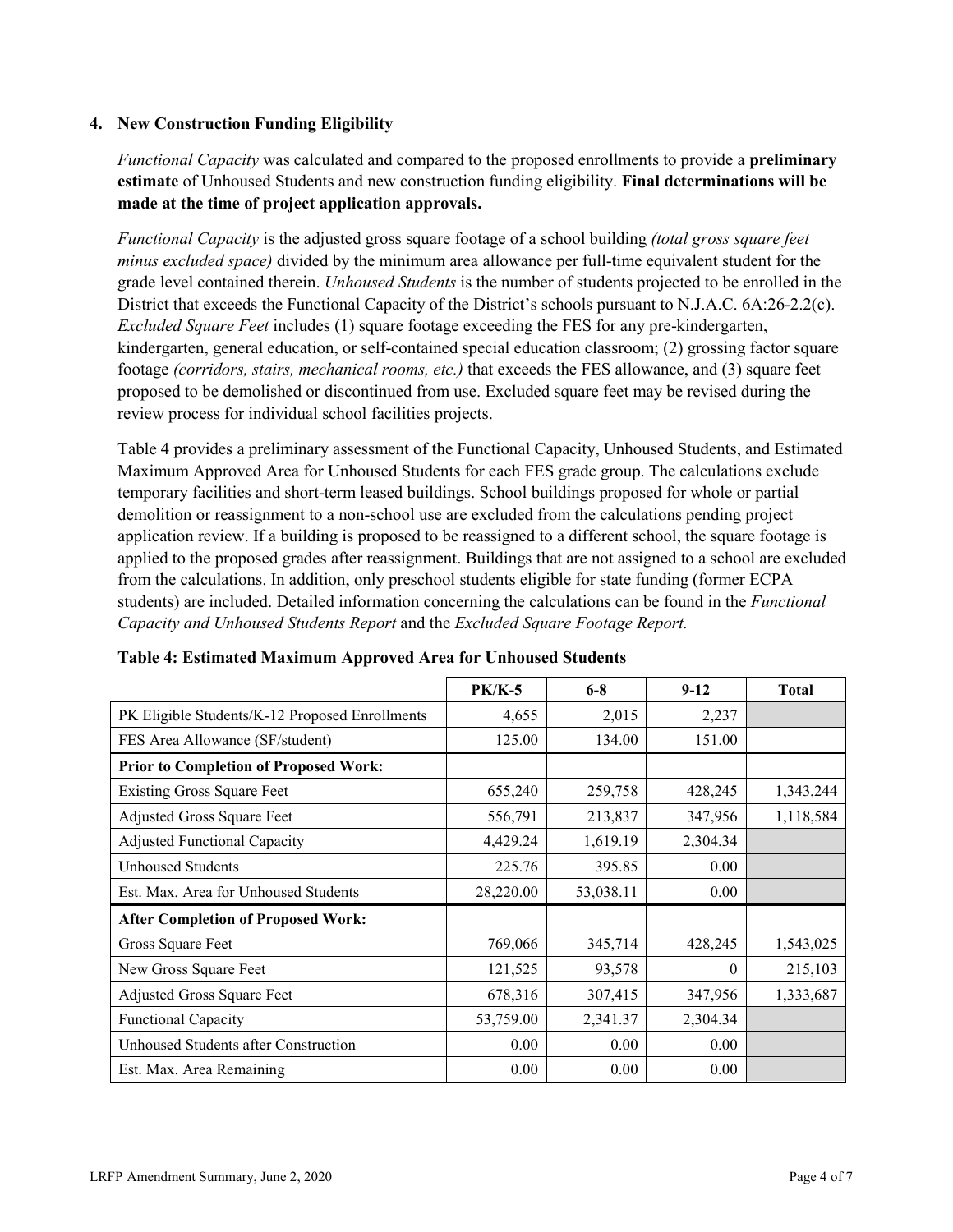Facilities used for non-instructional or non-educational purposes are ineligible for State support under the Act. However, projects for such facilities shall be reviewed by the Department to determine whether they are consistent with the District's LRFP and whether the facility, if it is to house students (full or part time) conforms to educational adequacy requirements. These projects shall conform to all applicable statutes and regulations.

Estimated costs represented in the LRFP by the District are for capital planning purposes only. The estimates are not intended to represent preliminary eligible costs or final eligible costs of approved school facilities projects.

Considerations:

- The District does not have approved projects pending completion, as noted in Section 1, that impact the Functional Capacity calculations.
- The Functional Capacity calculations *exclude* square feet proposed for demolition or discontinuation for the following FES grade groups and school buildings pending a feasibility study and project review: PK-5, 6-8.
- Based on the preliminary assessment, the District has Unhoused Students prior to the completion of proposed work for the following FES grade groups: PK-5, 6-8.
- New construction is proposed for the following FES grade groups:  $n/a$ .
- **Proposed new construction exceeds the estimated maximum area allowance for Unhoused** Students prior to the completion of the proposed work for the following grade groups: PK-5, 6-8.
- The District, based on the preliminary LRFP assessment, will not have Unhoused Students after completion of the proposed LRFP work. If the District is projected to have Unhoused Students, adequate justification has been provided to confirm educational adequacy in accordance with Section 6 of this determination.

**FINDINGS** Functional Capacity and Unhoused Students calculated in the LRFP are preliminary estimates. Preliminary Eligible Costs (PEC) and Final Eligible Costs (FEC) will be included in the review process for specific school facilities projects. A feasibility study undertaken by the District is required if building demolition or replacement is proposed per N.J.A.C. 6A:26-2.3(b)(10).

# **5. Proposed Work**

The District assessed program space, capacity, and physical plant deficiencies to determine corrective actions. Capital maintenance, or *"system actions,"* address physical plant deficiencies due to operational, building code, and /or life cycle issues. Inventory changes, or *"inventory actions,*" add, alter, or eliminate sites, site amenities, buildings, and/or rooms.

The Act (N.J.S.A. 18A:7G-7b) provides that all school facilities shall be deemed suitable for rehabilitation unless a pre-construction evaluation undertaken by the District demonstrates to the satisfaction of the Commissioner that the structure might pose a risk to the safety of the occupants even after rehabilitation or that rehabilitation is not cost-effective. Pursuant to N.J.A.C. 6A:26-2.3(b)(10), the Commissioner may identify school facilities for which new construction is proposed in lieu of rehabilitation for which it appears from the information presented that new construction is justified, provided, however, that for such school facilities so identified, the District must submit a feasibility study as part of the application for the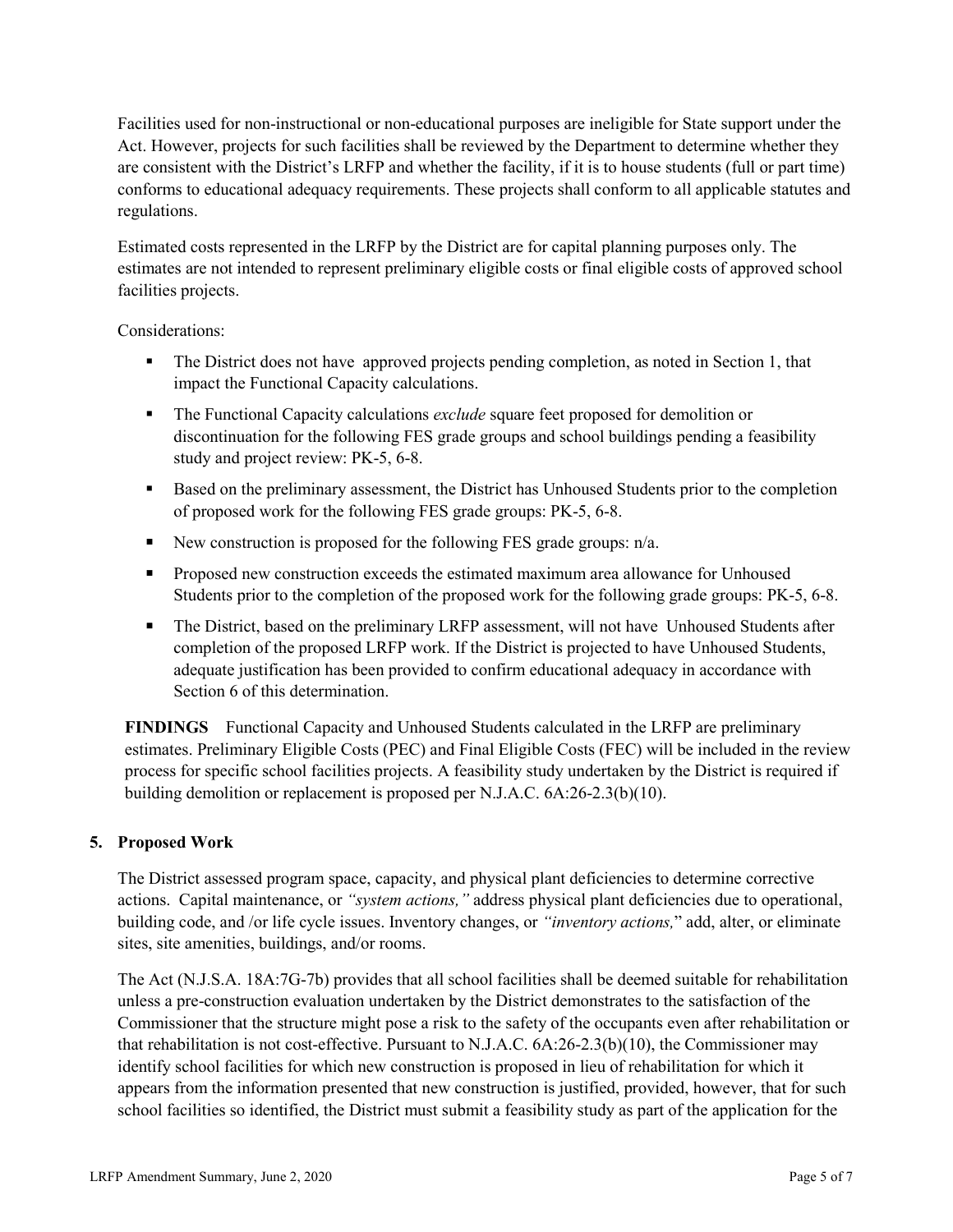specific school facilities project. The cost of each proposed building replacement is compared to the cost of additions or rehabilitation required to eliminate health and safety deficiencies and to achieve the District's programmatic model.

Table 5 lists the scope of work proposed for each school based on the building(s) serving their student population. Proposed inventory changes are described in the LRFP website reports titled *"School Asset Inventory Report and "Proposed Room Inventory Report."* Information concerning proposed systems work, or capital maintenance can be found in a supporting document submitted by the District.

With the completion of the proposed work, the following schools are proposed to be eliminated: Lincoln Annex (300); the following schools are proposed to be added: New Elementary School at 50 Jersey Avenue (X01).

| <b>Proposed Scope of Work</b>                                     | <b>Applicable Schools</b>             |
|-------------------------------------------------------------------|---------------------------------------|
| Renovation only (no new construction)                             |                                       |
| System actions only (no inventory actions)                        | Lincoln Elementary School (080)       |
|                                                                   | Livingston Elementary School (090)    |
|                                                                   | Lord Stirling Elementary School (110) |
|                                                                   | McKinley Community School (110)       |
|                                                                   | Adult Learning Center (020)           |
| Existing inventory actions only (no systems actions)              | n/a                                   |
| Systems and inventory changes                                     | New Brunswick Middle School (055)     |
| New construction                                                  |                                       |
| Building addition only (no systems or existing inventory actions) | n/a                                   |
| Renovation and building addition (system, existing inventory,     | Roosevelt Elementary School (125)     |
| and new construction actions)                                     | Wilson Elementary School (140)        |
| New building on existing site                                     | n/a                                   |
| New building on new or expanded site                              | New Elementary School (X01)           |
| Site and building disposal (in addition to above scopes)          |                                       |
| Partial building demolition                                       | Wilson Elementary School (125)        |
| Whole building demolition                                         | n/a                                   |
| Site and building disposal or discontinuation of use              | Lincoln Annex School (300)            |
|                                                                   | Paul Robeson School - Annex (123)     |

# **Table 5. School Building Scope of Work**

**FINDINGS** The Department has determined that the proposed work is adequate for approval of the District's LRFP amendment. However, Department approval of proposed work in the LRFP does not imply the District may proceed with a school facilities project. The District must submit individual project applications with cost estimates for Department project approval. Both school facilities project approval and other capital project review require consistency with the District's approved LRFP.

# **6. Proposed Room Inventories and the Facilities Efficiency Standards**

The District's proposed school buildings were evaluated to assess general educational adequacy in terms of compliance with the FES area allowance pursuant to N.J.A.C. 6A:26-2.2 and 2.3.